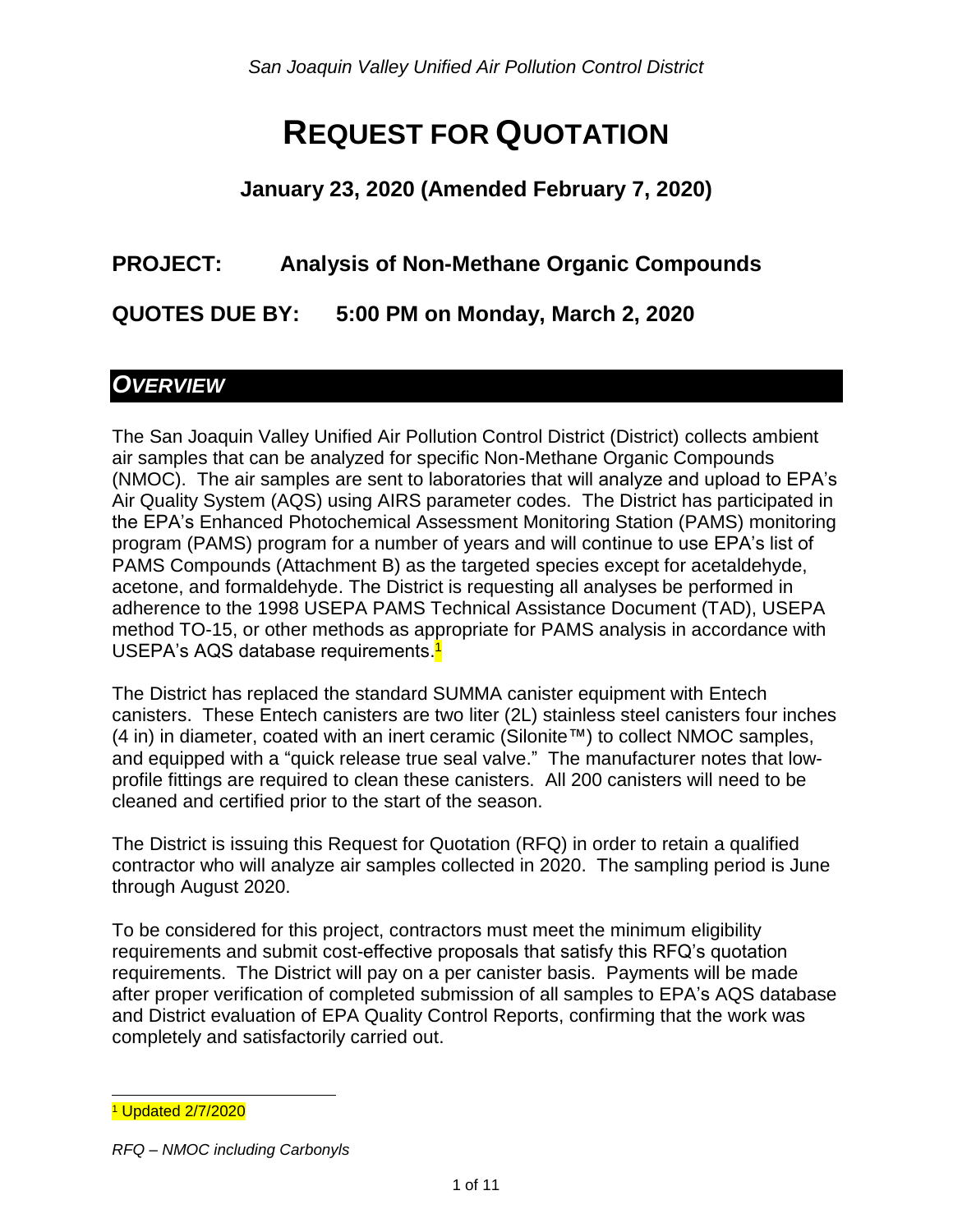Because District funding for the project may include federal funds:

- Contractor shall comply with all federal and state conflict of interest laws, statutes, and regulations, which apply to performance of this Agreement and shall be applicable to all parties and beneficiaries and any officer, agent, or employee of District under this Agreement.
- The contractor shall comply with all federal and state conflict of interest laws, statutes, and regulations, which shall be applicable to all parties and beneficiaries under this Agreement and any officer, agent, or employee of District.
- The contractor must not be presently debarred, suspended, proposed for debarment, declared ineligible, voluntarily excluded from participation or otherwise excluded from or ineligible for participation under federal assistance programs. Contractor must ensure that all subcontractors employed for conduct of this project also certify compliance with this provision of law to the contractor.
- A contractor or any individual identified in the proposal that appears in the Excluded Parties List System (EPLS) is not eligible for award of a contract. The EPLS is a central registry that contains information regarding entities debarred, suspended, proposed for debarment, excluded, or otherwise declared ineligible from receiving Federal contracts. Access to the EPLS is available at www.epls.gov.
- The contractor certifies by signing the signature page of the original copy of the submitted proposal and any amendment signature page(s) that the proposer is not presently debarred, suspended, proposed for debarment, declared ineligible, voluntarily excluded from participation, or otherwise excluded from or ineligible for participation under federal assistance programs.

The contractor will provide certification that commercial general liability insurance coverage (\$1,000,000 per occurrence) for bodily and personal injuries or for property damage as well as Workers Compensation Insurance as in accordance with the California Labor Code are obtained and are in full force.

The District reserves the right to reject any and all quotations, and to make no awards.

#### *SUBMITTAL INSTRUCTIONS*

A contractor who submits a quotation in response to this RFQ must adhere to the following instructions: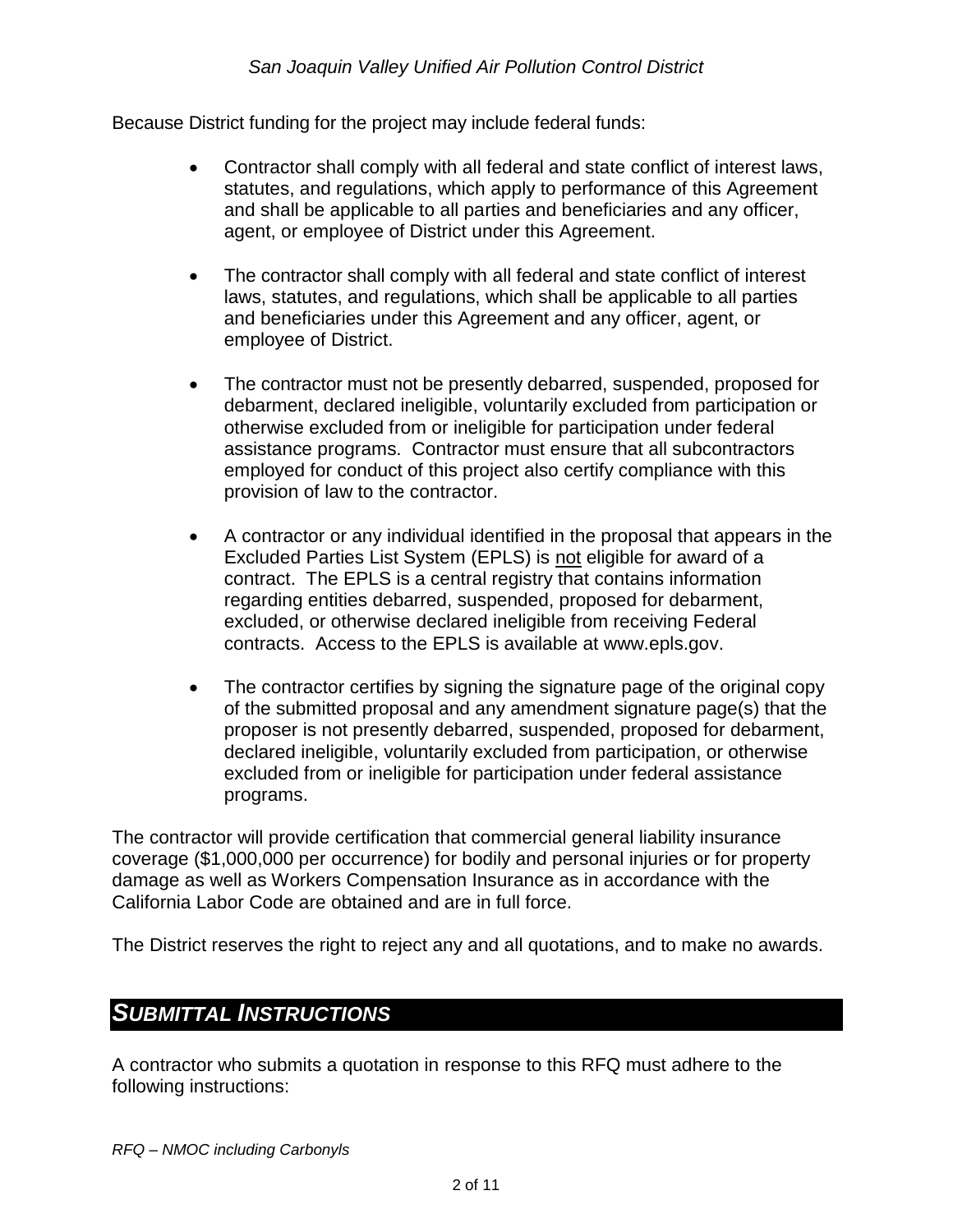- 1. The deadline for submitting quotations is 5:00 PM on Monday, March 2, 2020. Quotations received after this time and date will not be accepted.
- 2. Quotations are to be mailed to the following address:

San Joaquin Valley Unified Air Pollution Control District Attn: Stephen Shaw Senior Air Quality Specialist 1990 E. Gettysburg Avenue Fresno, CA 93726-0244

- 3. The envelope should be marked with title "Quotation for Analysis of Non-Methane Organic Carbons, including Carbonyls."
- 4. Include five (5) hard copies and one (1) electronic copy of the quotation.

#### *MINIMUM ELIGIBILITY REQUIREMENTS*

Contractors must meet the following minimum eligibility requirements:

- 1. Successful completion of PAMS analyses for a public agency within the last 3 years.<mark><sup>2</sup></mark>
- 2. Possess demonstrated ability to create and upload AQS data files within the last 3 years. Provide copies of appropriate AQS load reports.
- 3. Completion of Attachment A (Itemized Cost List).

# *QUOTATION REQUIREMENTS*

At a minimum, submitted quotations are to individually address the above 'Minimum Eligibility Requirements' and number 2 (two) through 8 (eight) of the below 'Quotation Requirements:'

- 1. Not exceed 20 pages in length (including cover letter and reference material) and pages must be numbered.
- 2. Describe previous experience in the documentation and analysis of PAMS cannisters.<mark><sup>2</sup></mark>

l <sup>2</sup>Updated 2/7/2020

*RFQ – NMOC including Carbonyls*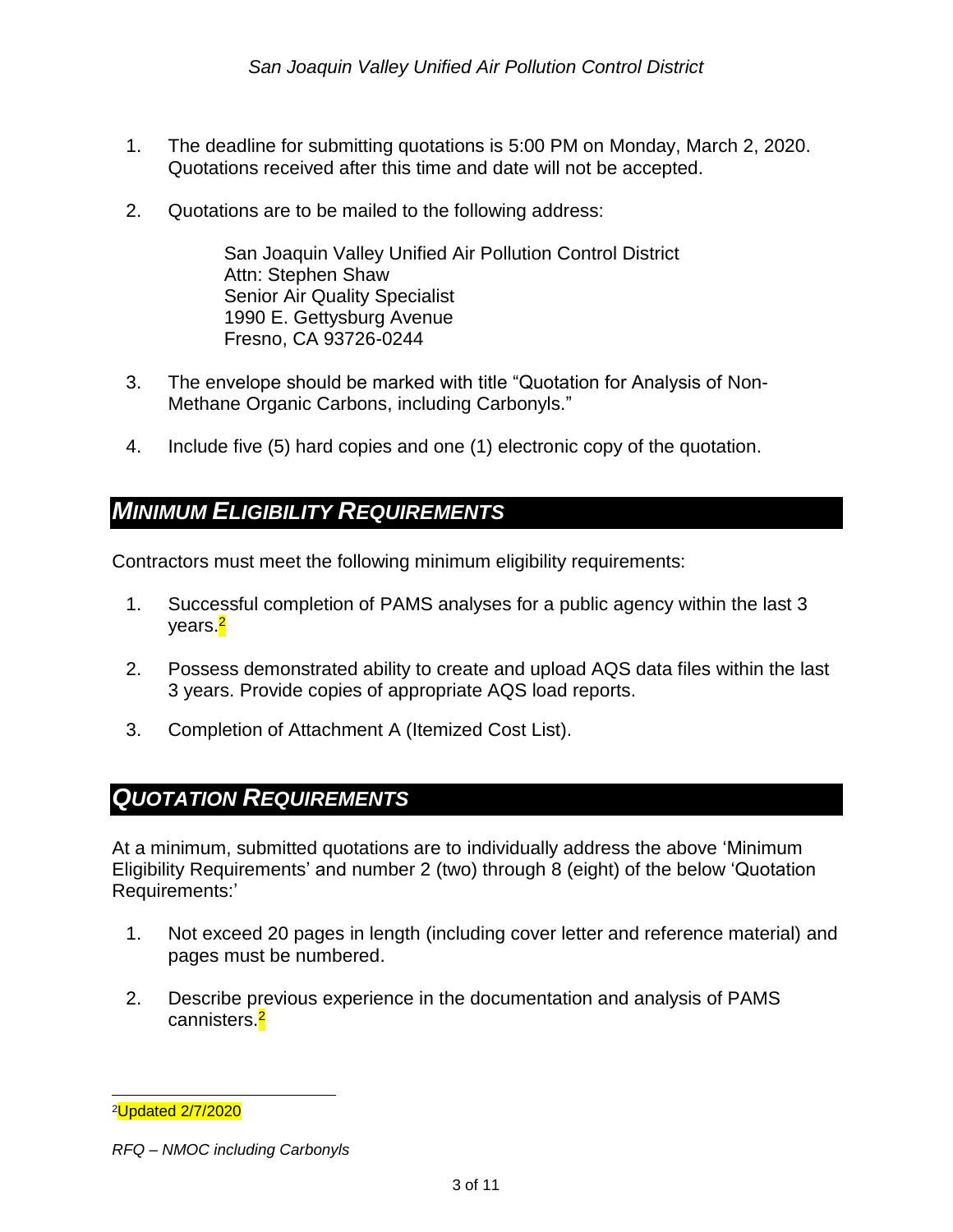- 3. Provide evidence that your laboratory can sample from and clean two liter (2L) ceramic-coated (Silonite™) stainless steel canisters with "quick release true seal valves."
- 4. Provide qualifications of contractor staff who will be assigned to this project, and describe the role of each assigned staff member to be used in the project.
- 5. Generally describe the process that the contractor will use in the analyses of the samples.
- 6. Describe previous experience with AQS, including uploading data into AQS, and including a report from AQS of data that was uploaded by your respondent from the last three (3) years.
- 7. Include a price quote on Attachment A (Itemized Cost List) for the analysis of an Audit Sample or Performance Evaluation that the District may request.
- 8. It is not anticipated that any repairs will be required this year. Please provide an hourly labor rate for repairs.

## *GENERAL PROJECT GUIDELINES*

The following is a description of the general project guidelines, requirements, and responsibilities that both the District and contractor will hold during the life of the project:

- 1. At any time the District may require that the contractor successfully complete an analysis of an Audit Sample or Performance Evaluation in order for the District to evaluate the performance of the lab.
- 2. In 2020, there are approximately *520* samples sent to the contractor for analysis. Sampling will be conducted during the months of June, July and August of 2020.
- 3. The contractor shall perform NMOC analysis using the 1998 USEPA PAMS Technical Assistance Document (TAD), EPA method TO-15, or other methods as appropriate for PAMS analysis in accordance with EPA's AQS database requirements, for the list of chemicals found in Attachment B (except for acetaldehyde, acetone, and formaldehyde).<sup>3</sup>
- 4. The District will supply the Entech two liter (2L) inert ceramic-coated (Silonite™) stainless steel canisters.
- 5. The District will supply the shipping containers. The contractor will supply the Chain of Custody Forms (COC). The District can provide a COC form at the request of the contractor.

l <sup>3</sup> Updated 2/7/2020

*RFQ – NMOC including Carbonyls*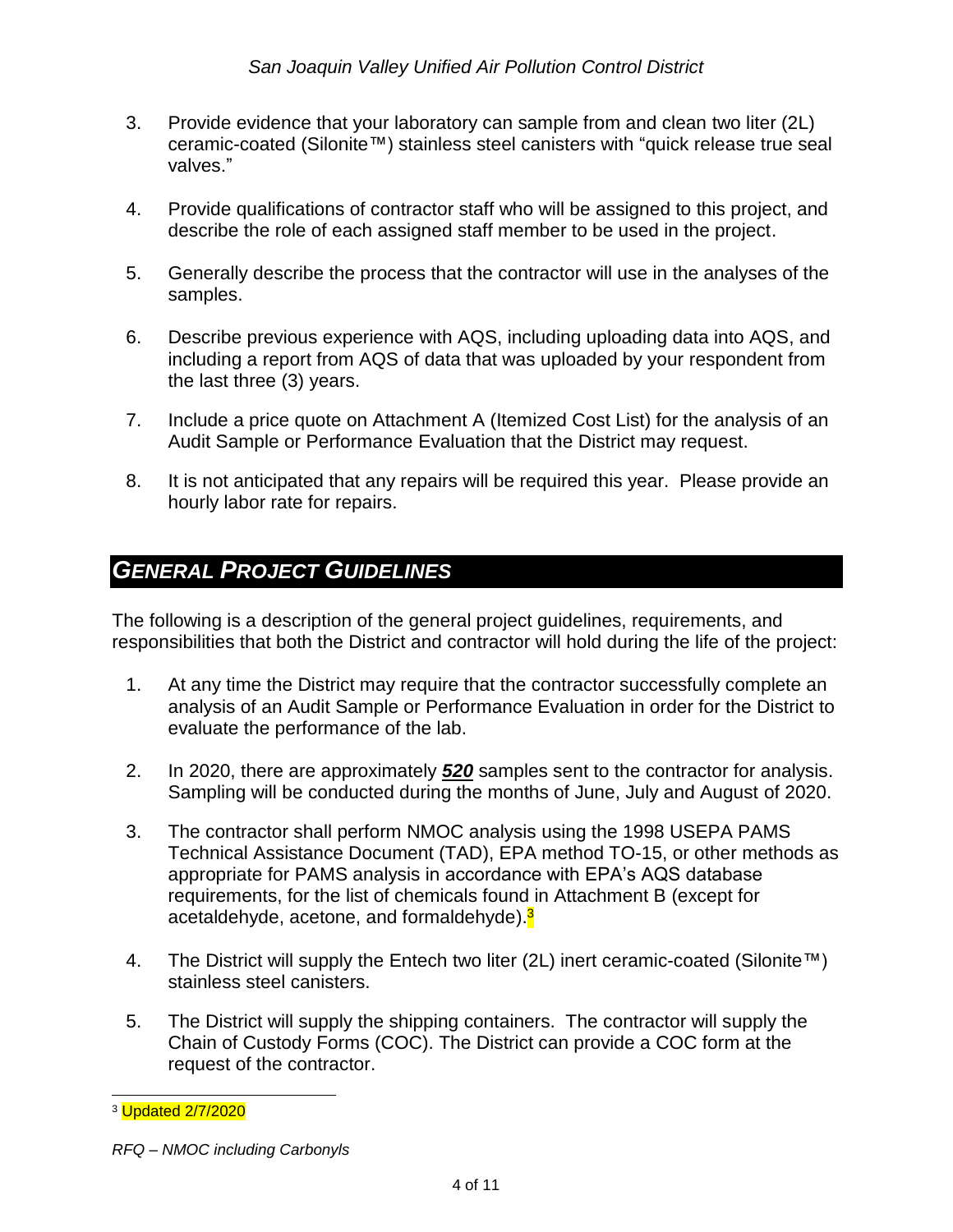- 6. Analyzed, cleaned and certified canisters shall be in the District's possession within 11 days of the contractor receiving them. All canisters are to be shipped via UPS ground shipping. If canister shipments need to be expedited, then the contractor is responsible for any additional cost. The contractor will contact and coordinate with the District with regards to shipping locations and addresses (Fresno and Bakersfield). The contractor is responsible for all record keeping regarding the shipping of canisters to the individual District locations, recording the number of canisters being sent to each location, and the shipment's date. The District is responsible for all shipping costs of canisters (including audit samples) sent to the District and/or returned to the contractor for this job. The contractor shall be responsible for the shipping cost of canisters that are returned to the District with unacceptable conditions, such as less than -20 PSI of vacuum, missing parts, and etc. The certification tag shall include a check list for these items.
- 7. The District may ask the contractor make repairs.
- 8. The contractor is responsible for all record keeping and shipping costs of other materials being sent to the District and/or the audit laboratory for this project. The District is responsible for recording keeping and shipping costs to return the above mentioned materials (other than canisters) to the contractor.
- 9. Payment schedule:
	- a. Since this is a short term contract, the District prefers invoicing when all the work is completed to the satisfaction of the District. Upon receiving the invoice, the District will compare what was uploaded to AQS with the documentation provided by the contractor and insure that all of the contract requirements are met. Once everything is verified, the contractor will send a single invoice to the District and payment will be made.
- 10. The contractor shall retain and archive a copy of all paper and electronic records of this project for a minimum of 3 (three) years. The archived records will include any documentation pertaining to the analysis and reduction of raw and processed data, including calibrations, samples and run sequences. In the case where there is a need of clarification or investigation of the reported data, the contractor will provide any and all necessary information as requested so that the entire analysis can be reconstructed.
- 11. The contractor will be available by phone to discuss issues related to this project on the same business day that the District places the call with the contractor. The contractor shall notify the District immediately upon the discovery of any irregularities during the course of the project.
- 12. It is understood by the Contractor that time is of the essence in the performance of this project.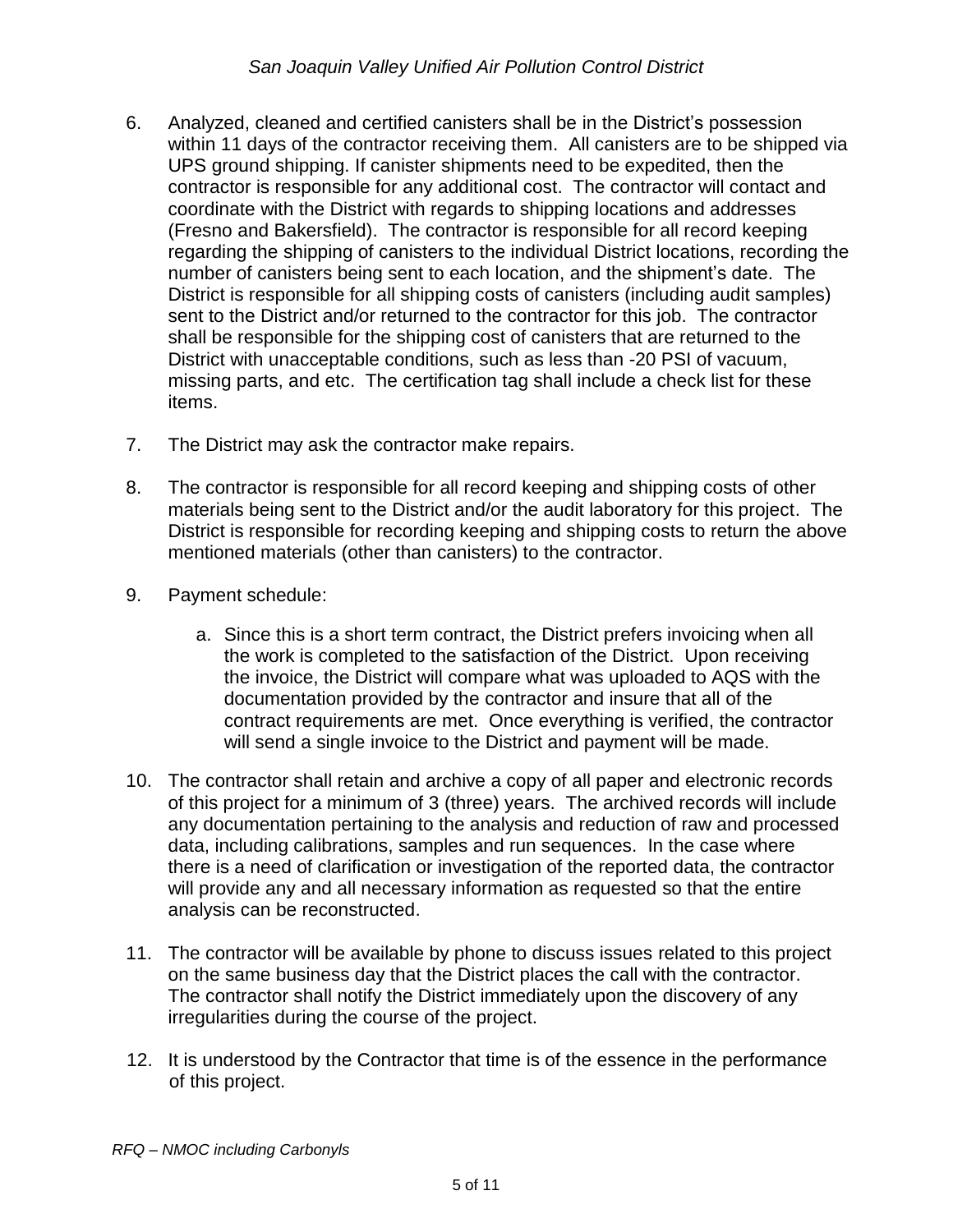13. Since this Agreement exceeds Ten Thousand Dollars (\$10,000), the contractor will be subject to examination and audit of the auditor general for a period of 3 (three) years after final payment under contract.

#### *QUALITY CONTROL REQUIREMENTS*

The following procedures will be employed to ensure the quality of the project and the resulting data:

- 1. The contractor is to provide their own certified Reference Gas Cylinder for calibration standard purposes. The gas cylinder must include the compounds appropriate for compounds listed in Attachment B. These gases must be traceable to a National Institute of Standards and Technology (NIST) standard.<sup>4</sup>
- 2. Samples shall be promptly analyzed to prevent degradation of the hydrocarbon species, and to facilitate timely return of the canisters to the District. Analyzed, cleaned and certified canisters shall be returned and be in the District's possession within 11 days of the contractor receiving them. All canisters are to be shipped via UPS ground shipping. If canister shipments need to be expedited, then the contractor is responsible for any additional cost.
- 3. The contractor will analyze contents of only the valid samples as identified in District 'Chain of Custody' (COC) forms. The contractor will not analyze contents of invalid samples. For invalid samples, the contractor will prepare, clean, and certify canisters for subsequent sampling. The contractor will appropriately document missing samples.
	- 4. Upon completion of analysis, the contractor will evacuate, clean, and certify each canister for future sampling and analysis before returning it to the District. Preparation shall include cleaning the canister, vacuum verification of -30 PSI and leak testing. Canisters received with a vacuum level between -30 PSI and - 20 PSI will be considered acceptable and ready for use. Canisters received with less than -19.9 PSI (truncated) may be returned to the contractor for cleaning and certifying if no leaks or other issues are found. If the canister has a leak the District will work with the contractor or the manufacture to repair the leak. In some instances the District will repair the canister. In addition, the contractor will clean all 200 canisters prior to the start of the sampling period. This is a onetime task since all of the canisters are new.
- 5. The contractor will analyze and include in the reports one (1) clean and certified canister per day as a part of the quality control certification process. Another report is to include the number of canisters passed and failed with regards to the total number of canisters that went through the certification process.

l <sup>4</sup> Updated 2/7/2020

*RFQ – NMOC including Carbonyls*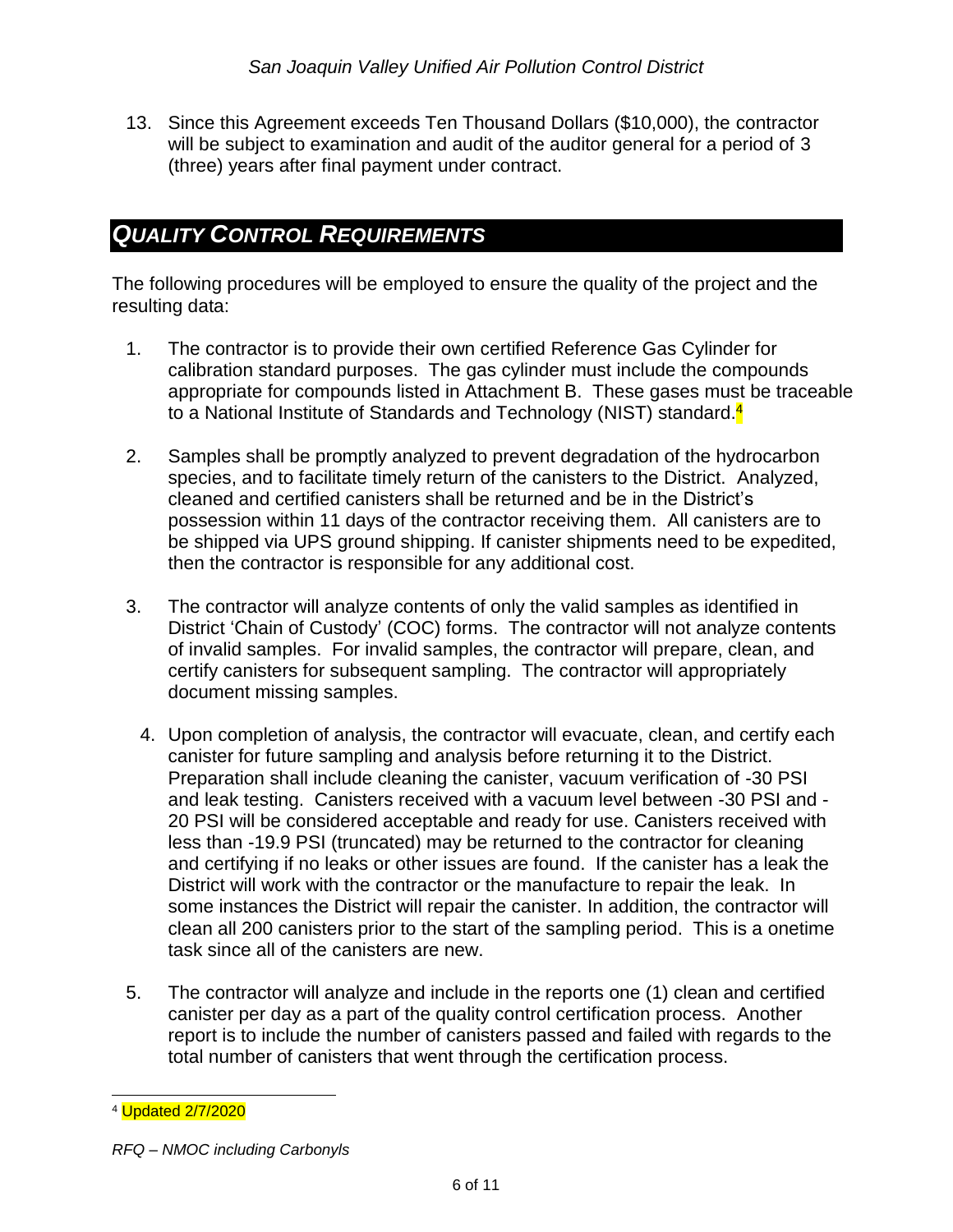- 6. The contractor will provide written documentation indicating the methodology used for analytical instrument calibration, analysis and quality control/assurance. Copies of all related paperwork used to conduct data analysis such as chromatograms, instrument calibrations, etc., shall be supplied to the District in an electronic form (DVD, Flash Drive, Compact Disc, etc.)
- 7. At no additional cost, the contractor will analyze for audit purposes, any canister(s) sent to the contractor by a CARB, USEPA and/or EPA approved National Air Toxics Trend Stations (NATTS) Laboratory designated by the District. The contractor shall provide copies of these audit results to the District. The results shall include all pertinent information regarding calibration reports and standard certificates.

## *DATA REQUIREMENTS*

The following is a list of requirements for the collection and reporting of the data involved in this project:

- 1. The contractor will only upload data to AQS for the compounds in Attachment B as 'Reported Data' except for acetaldehyde, acetone, and formaldehyde. Additional compounds that the District is interested in will be reported directly to the District and not uploaded to AQS. A summary report will need to be created for these compounds.
- 2. Laboratory equipment must be capable of detecting and measuring levels of VOCs as low as one (1) Parts Per Billion carbon (PPBc) but reporting all detection levels.
- 3. Reported data is to meet Level IV criteria according to current EPA guidelines.
- 4. Data is to be reported to the District in both Parts Per Billion carbon (PPBc) and Parts Per Billion volume (PPBv).
- 5. The data formatted and uploaded to the AQS database is to utilize PPBc.
- 6. All measured values are to be reported. Any data below the Practical Quantification Limit (PQL) will be reported and flagged with "LJ". All nondetectable data will be reported as zero and flagged with "ND". Other Qualifier Codes can be used if necessary.
- 7. The contractor will submit monthly e-mails summarizing the analyzed data during the course of the project.
- 8. The contractor's monthly data files and reports will provide the resulting data on a single CD, DVD, or flash drive :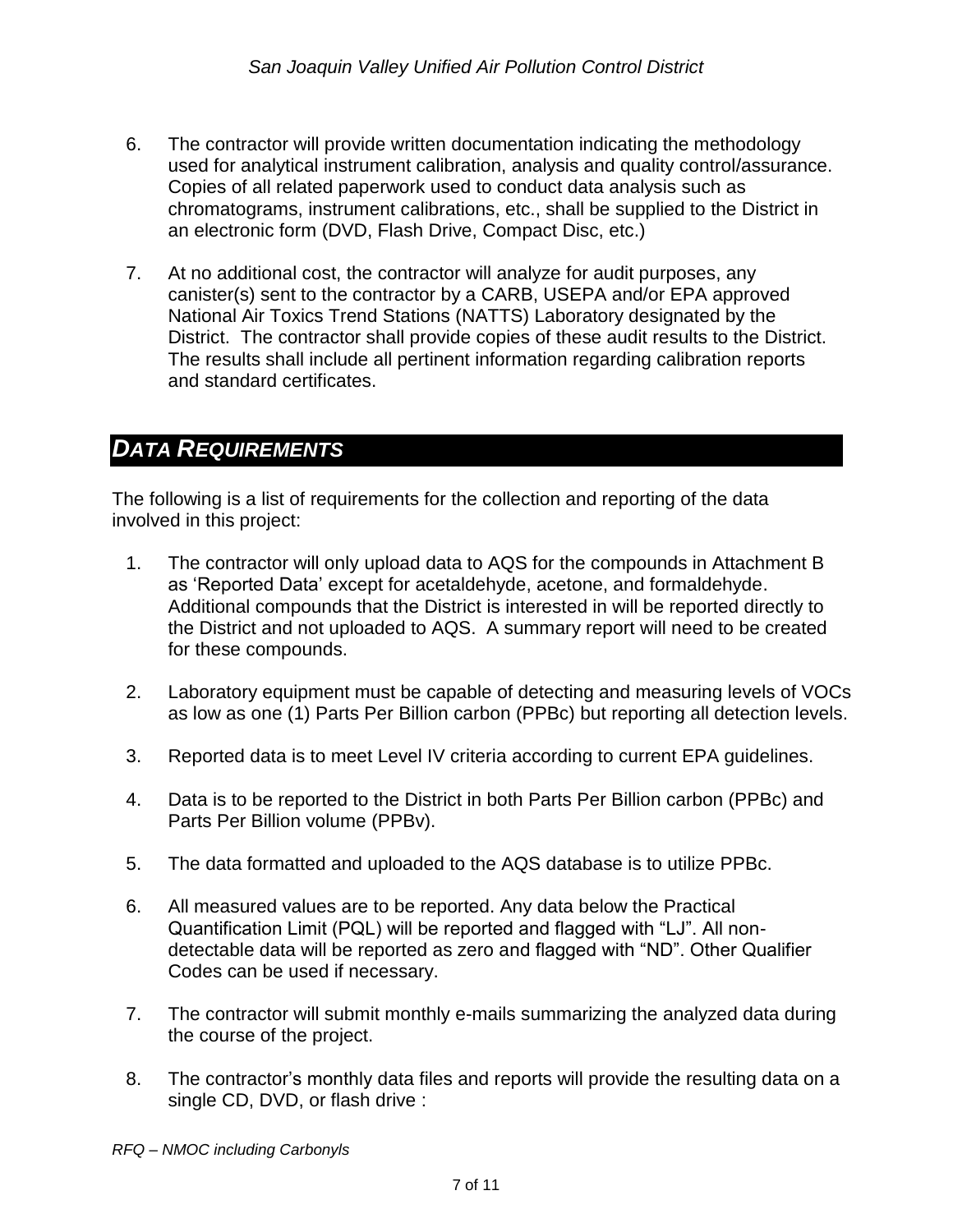- a. The CD, DVD, or flash drive shall have a subdirectory dedicated to each site's files labeled with the site's name and AIRSCODE. Each site will have monthly subdirectories containing all of the relevant files for that month as described elsewhere in this RFQ.
- b. EPA Quality Control Reports: 'Load Report', 'Statistical Evaluation and Critical Review Report' and the 'Raw Data Inventory Report' shall be also recorded on the same CD, DVD, or flash drive used above.
- c. This CD, DVD, or flash drive will be sent to the District after all the data is uploaded into AQS.
- 9. All laboratory activities and completed data file uploaded reports (to include passage of EPA Quality Control Reports) are to be submitted to the District and AQS by **no later than November 30, 2020.**

# *EVALUATION OF RESPONSES TO THIS RFQ*

Each response to this RFQ will be evaluated with particular emphasis on how well the respondent complies with the information requested in this RFQ, experience in PAMS analysis<mark><sup>5</sup>,</mark> experience in uploading to EPA's AIRS system, and cost for services as shown on Attachment A. Not providing all of the information requested in this RFQ will lower the overall score and may be grounds to disqualify the response from further review. The District will calculate the cost of postage to and from your laboratory using UPS ground shipping. This postage cost will be included in the evaluation of your proposal.

#### *INQUIRIES*

Technical and administrative questions concerning this RFQ should be directed to Stephen Shaw, Senior Air Quality Specialist, San Joaquin Valley Unified Air Pollution Control District at steve.shaw@valleyair.org or (559) 230-6000. An editable copy of Attachment A (Itemized Cost List) is available on request.

l <sup>5</sup> Updated 2/7/2020

*RFQ – NMOC including Carbonyls*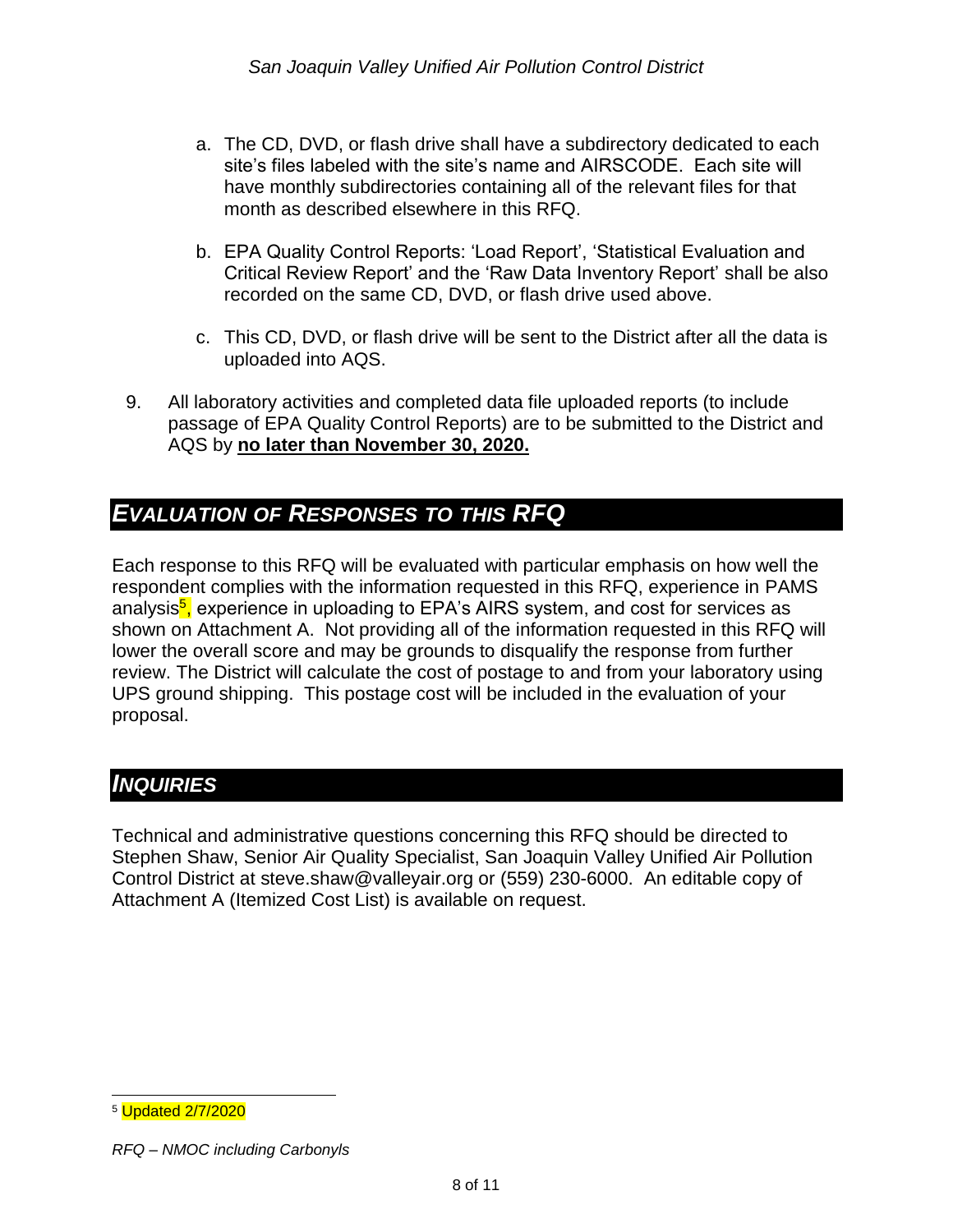Attachment A

Itemized Cost List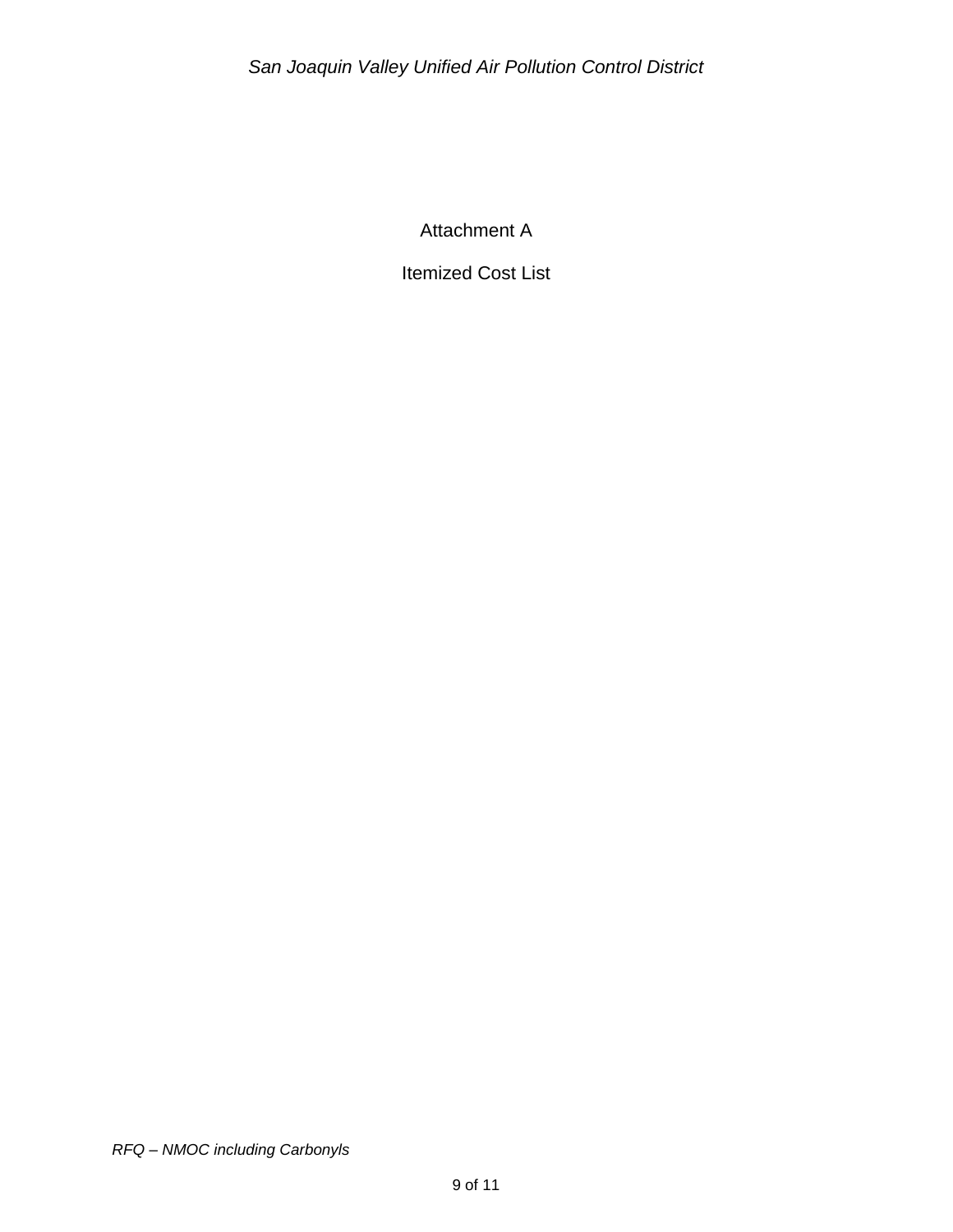# **Itemized Cost List for 2020 PAMS NMOC**

Show costs on the following table.

| <b>Costs</b>                                                                                  | <b>Costs</b> |
|-----------------------------------------------------------------------------------------------|--------------|
| Cost per analysis of each valid sample.                                                       |              |
| Cost per canister for evacuation, cleaning, and certification.                                |              |
| Cost of audit sample or performance evaluation.                                               |              |
| Cost per canister for file creation and uploading data into AQS.                              |              |
| Cost of reporting one (1) missing or invalid sample (canisters not eligible for<br>analysis). |              |